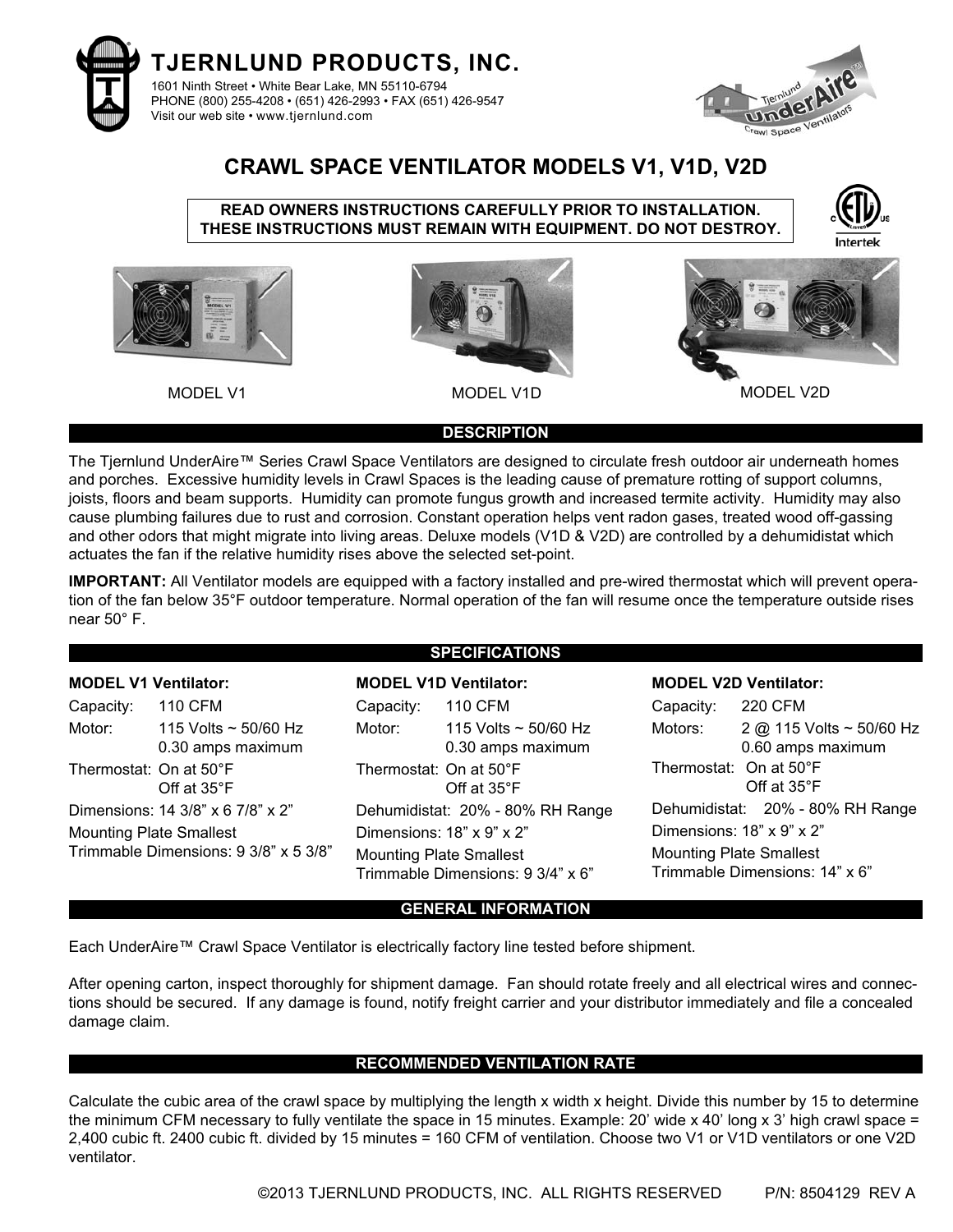#### **INSTALLATION**

# **!** WARNING

The Crawl Space Ventilator must be installed by a qualified installer in accordance with these instructions and all local codes or in their absence in accordance with the latest editions of the International Residential Code and International Electrical Code. Improper installation can create a hazardous condition such as fire, electric shock or personal injury. To reduce these risks significantly, use this unit only in the manner intended by the manufacturer. If you have questions, contact Tjernlund Products. Always disconnect the Crawl Space Ventilator from its power source before installation and servicing.

**CAUTION:** For general ventilation use only. Do not use to exhaust hazardous or explosive materials and vapors.

**WARNING:** To reduce the risk of fire or electric shock, do not use this fan with any solid-state speed control device.

#### **TOOLS REQUIRED**

- 5/16" Nut Runner or Flat Head Screw Driver
- Drill with 5/16" Masonry Bit if mounting on brick or foundation block
- Grounded Electrical Outlet within 6 feet of Ventilator location (Models V1D & V2D). Model V1 must be hard wired.

#### **INSTALLATION**

#### **LOCATION**

Mount Crawl Space Ventilator inside the crawl space behind existing foundation ventilation openings. Ventilation openings shall be within three feet of each corner of the building.

**NOTE:** Crawl Space Ventilator must be mounted with the electrical control box and motor facing the interior of the crawl space.

- 1. Remove existing doors or covers on ventilation openings around the perimeter of the building.
- 2. Position the Crawl Space Ventilator over the ventilation opening.
- 3. If installing on foundation block or brick, mark location in the four corners of the metal face plate and drill 5/16" holes with masonry bit. Install wall anchors into openings and secure Crawl Space Ventilator to the wall with four screws.

If installing on a wood header, rim joist or mesh on existing crawl space vent, secure Crawl Space Ventilator with screws, washers and nuts in the four corners of the Ventilator metal face plate.



#### **TYPICAL MODEL V1 MOUNTING**

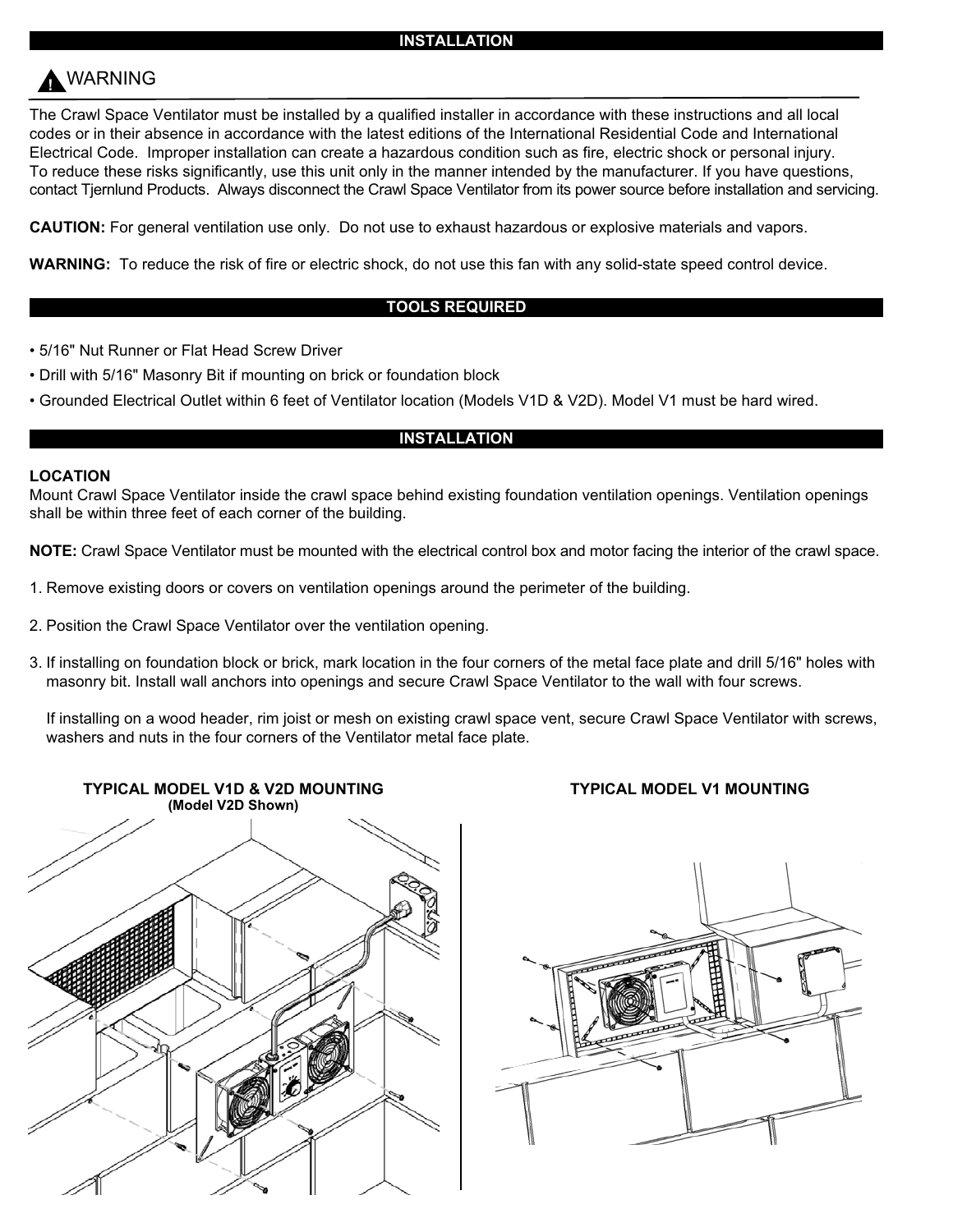#### **MOUNTING PLATE TRIM DIMENSIONS**

The following trim recommendations should be followed if the mounting plate needs to be modified to fit opening. **IMPORTANT:** Use caution when trimming mounting plate so power cord is not damaged.



**WIRING** 

#### **WIRING A SINGLE MODEL V1**



#### **WIRING MULTIPLE MODEL V1's**